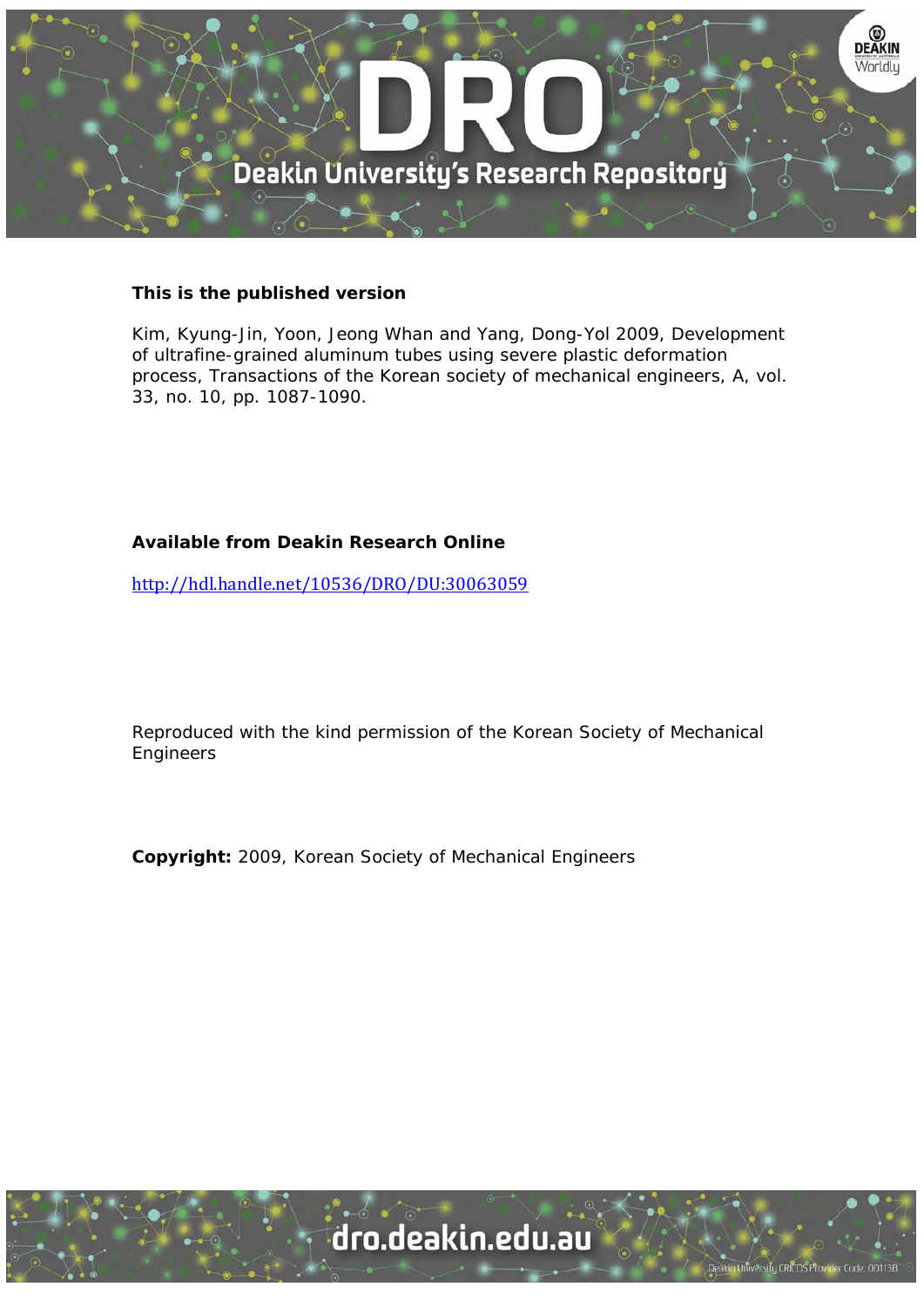# 강소성 가공 공정을 이용한 튜브 형상 재료의 결정립 미세화에 대한 연구

김경진† · 윤정환\* · 양동열\*\* (2009 년 7 월 1 일 접수, 2009 년 7 월 30 일 수정, 2009 년 8 월 3 일 심사완료)

# Development of Ultrafine-Grained Aluminum Tubes Using Severe Plastic Deformation Process

Kyung-Jin Kim, Jeong Whan Yoon and Dong-Yol Yang

Key Words : Severe Plastic Deformation(강소성 가공), Grain Refinement(결정립 미세화), Aluminum Tube(알루미늄 튜브)

## Abstract

A unique process was developed to improve the mechanical properties of a circular tube. In this proposed process, a large amount of strain is applied to the wall of tube, leading to grain refinement in the material. In order to investigate characteristics of microstructural evolution such as the distribution of grain size and misorientation angle during the process, an EBSD OIM analysis was carried out. The analysis confirms that the proposed process can very effectively produce a circular tube with ultrafine-grains.

# 1. 서 론

금속 재료의 결정립 미세화는 강도 및 인성의 향상, 성형성의 증가, 낮은 열전도도, 초소성(superplasticity) 등 기존의 조대한 결정립을 가지는 재료 에 비해 월등히 우수한 기계적 성질을 가지게 되 어 최근 많은 연구가 이루어지고 있다. 1 마이크로 미터 미만의 또는 나노미터 단위의 초미세 결정립 을 가지는 재료를 제조하는 방법 중 강소성 가공 공정(severe plastic deformation process)은 금속 재료 에 큰 소성변형을 가하여 재료의 결정립을 미세화 시키는 방법으로 대부분의 금속 재료에 적용할 수 있으며, 내부 결함이 없고 비교적 큰 소재를 제조 할 수 있다. High Pressure Torsion (HPT),  $^{(1)}$ Accumulative Roll Bonding  $(ARB)$ ,  $(2-4)$  Equal Channel

[이 논문은 대한기계학회 2009 년도 경북지부 춘계학술대회 (2009. 5. 8., 경일대) 발표논문임] † 책임저자, 회원, 경일대학교 기계자동차학부 E-mail : kkj@kiu.ac.kr TEL : (053)850-7301 FAX : (053)850-7610 \* ALCOA \*\* 한국과학기술원 기계공학과

Angular Pressing (ECAP) (5~12) 등의 여러 종류의 강 소성 가공 공정을 통해 봉재, 판재 및 각재와 같 은 다양한 중실형 형상의 단면 형상을 가지는 소 재의 결정립 미세화에 대한 연구가 이루어지고 있 다. 하지만, 강소성 가공 공정을 이용하여 원형 튜 브와 같이 중공형 단면 형상을 가지는 금속 소재 의 결정립 미세화에 대한 연구는 아직 이루어지지 않았다. 본 연구에서는 원형 튜브에 적용 가능한 새로운 강소성 가공 공정을 제안하고, 제안된 강 소성 가공 공정을 통해 생산된 재료의 결정립 미 세화 효과를 검증한다. 기존의 HPT, ARB, ECAP과 같은 강소성 가공 공정과는 달리 제안된 강소성 가공 공정에서는 튜브 형상의 시편을 사용한다. 제안된 강소성 가공 공정에서 사용되는 장치의 ½ 형상을 Fig. 1에 개략적으로 나타내었다. 제안된 강소성 가공 공정은 튜브 형상의 시편을 금형과 맨드럴로 이루어지는 간격이 일정한 S 형상의 측 단면을 가지는 축대칭 형상의 채널을 통해 압출하 면서 채널이 서로 교차하는 교차각을 이용하여 소 재에 강한 전단소성변형을 가하는 방법이다. 튜브 시편과 같은 단면 형상을 가지는 펀치에 의해서 압출되며 튜브 시편의 바깥쪽 형상은 금형에 의해 성형되고 안쪽 형상은 맨드럴에 의해 성형되어 튜 브의 두께는 일정하게 유지되지만 외경과 내경은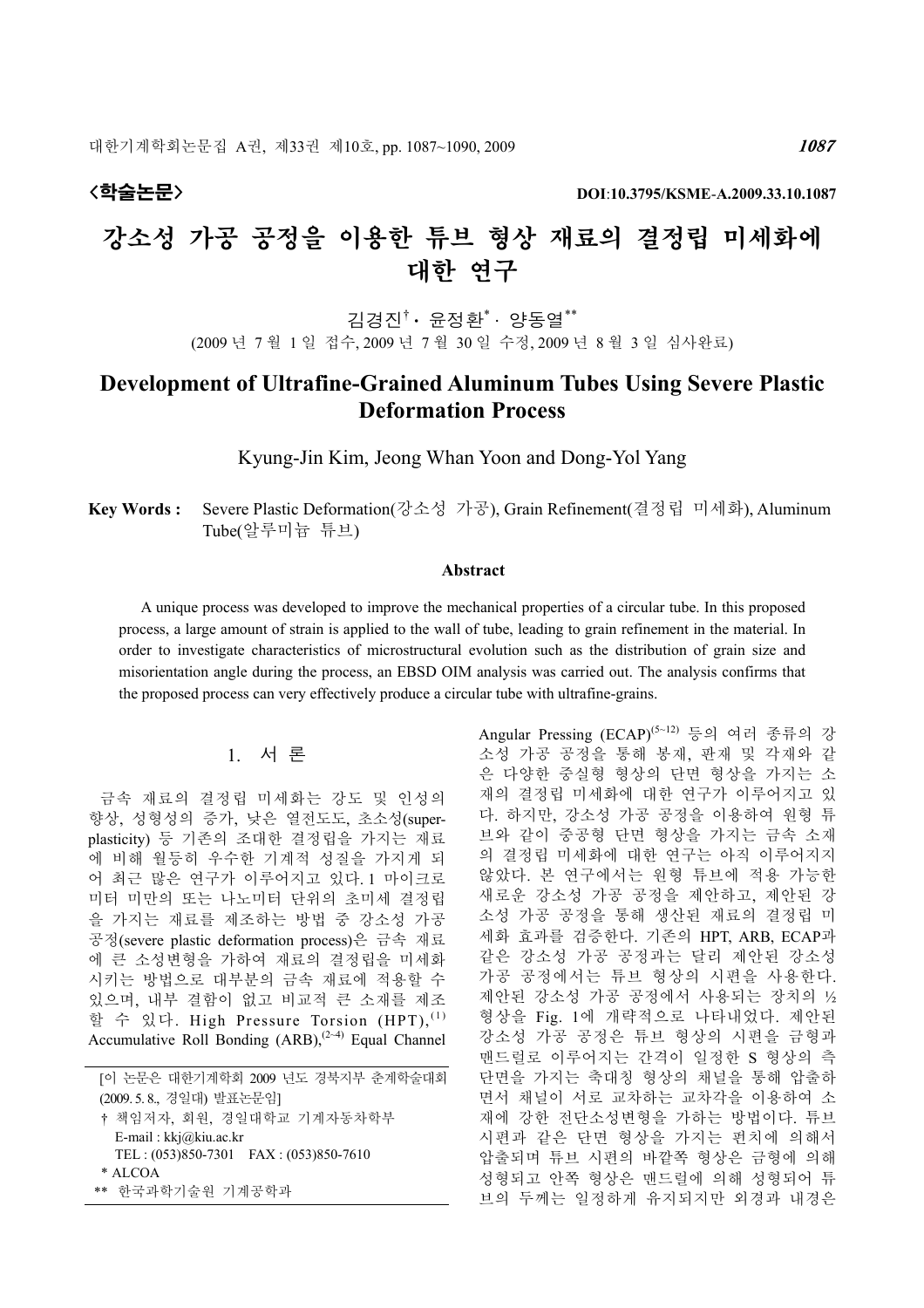

Fig. 1  $\frac{1}{2}$  geometry of the severe plastic deformation equipment for a circular tube

#### 일정하게 감소한다.

소재는 채널을 통과하면서 2회의 전단변형과 동 시에 원주방향으로의 압축 변형을 받는다. 초기 소재와 공정 후 소재를 EBSD OIM 분석하여 미세 조직의 변화를 정량적으로 측정하여 제안된 강소 성 가공 공정의 유효성을 분석한다.

# 2. 실험 방법

#### 2.1 알루미늄 튜브의 강소성 가공 공정

알루미늄 튜브를 강소성 변형시키기 위한 실험 장치는 볼트로 고정시키도록 두 부분으로 나뉘어 져 있는 금형과 튜브 시편의 안쪽에 삽입되는 원 형 맨드럴 그리고 튜브 시편과 같은 직경과 두께 를 갖는 튜브 형상의 펀치로 이루어진다. 본 연구 에서 사용한 장치에서는 금형과 맨드럴에 의해 생 성되는 채널이 교차각 135°로 2회 교차한다. Fig. 2 에 금형과 맨드럴, 펀치를 이용하여 알루미늄 튜 브가 강소성 변형되는 공정을 나타내었다. Fig. 2에 표시된 ED, TD, ND 세 개의 축은 각각 튜브가 압 출되는 방향, 튜브 시편 표면에 수직한 방향 및 ED와 TD에 모두 수직한 방향을 나타낸다. 실험에 사용된 재료는 공업용 AA1050 알루미늄으로 초기 튜브 시편은 봉재로 압출된 소재를 기계 가공하여 외경 40 mm, 두께 3 mm, 길이 70 mm의 원형



Fig. 2 Equipment for the severe plastic deformation equipment for a circular tube

튜브로 제작하였다. 가공 후에 튜브 시편의 외경 은 36 mm로 감소되고 두께는 3 mm로 유지된다.

실험은 150-톤 프레스를 이용하였고 상온에서 이루어졌다. 실험 전에 펀치와 튜브 시편은 충분 히 윤활하여 사용하였다.

알루미늄 튜브의 강소성 가공 공정에서 최대 하 중은 약 45 톤이었으며, 금형에서 시편을 쉽게 제 거하기 위해 여러 개의 시편을 연속적으로 압출하 여 나중에 변형되는 시편이 이전의 시편을 금형에 서 밀어내도록 하였다.

#### 2.2 미세 조직의 측정

미세조직의 변화를 측정하기 위하여 초기 튜브 시편과 가공이 끝난 튜브 시편에서 미세조직 측정 을 위한 5 mm 길이의 시편을 채취하였다. 공정의 초기와 마지막 부분의 불안정한 변형 영역을 피하 기 위해 튜브 소재의 중간 지점에서 시편을 채취 하였으며, 채취한 시편은 기계적 연마와 전기⋅화학 적 연마를 한 후, ED에 수직한 면에서 EBSD (Electron Back Scattered Diffraction) 측정을 하여 OIM (Orientation Imaging Microscopy) 분석을 수행하 였다.

# 3.실험 결과 및 토의

Fig. 3은 초기 튜브 시편과 가공 후의 튜브 시편 의 모습이다. 초기40 mm의 외경은 36 mm로 감소 하였고, 길이는 70 mm에서 77 mm로 증가하였다.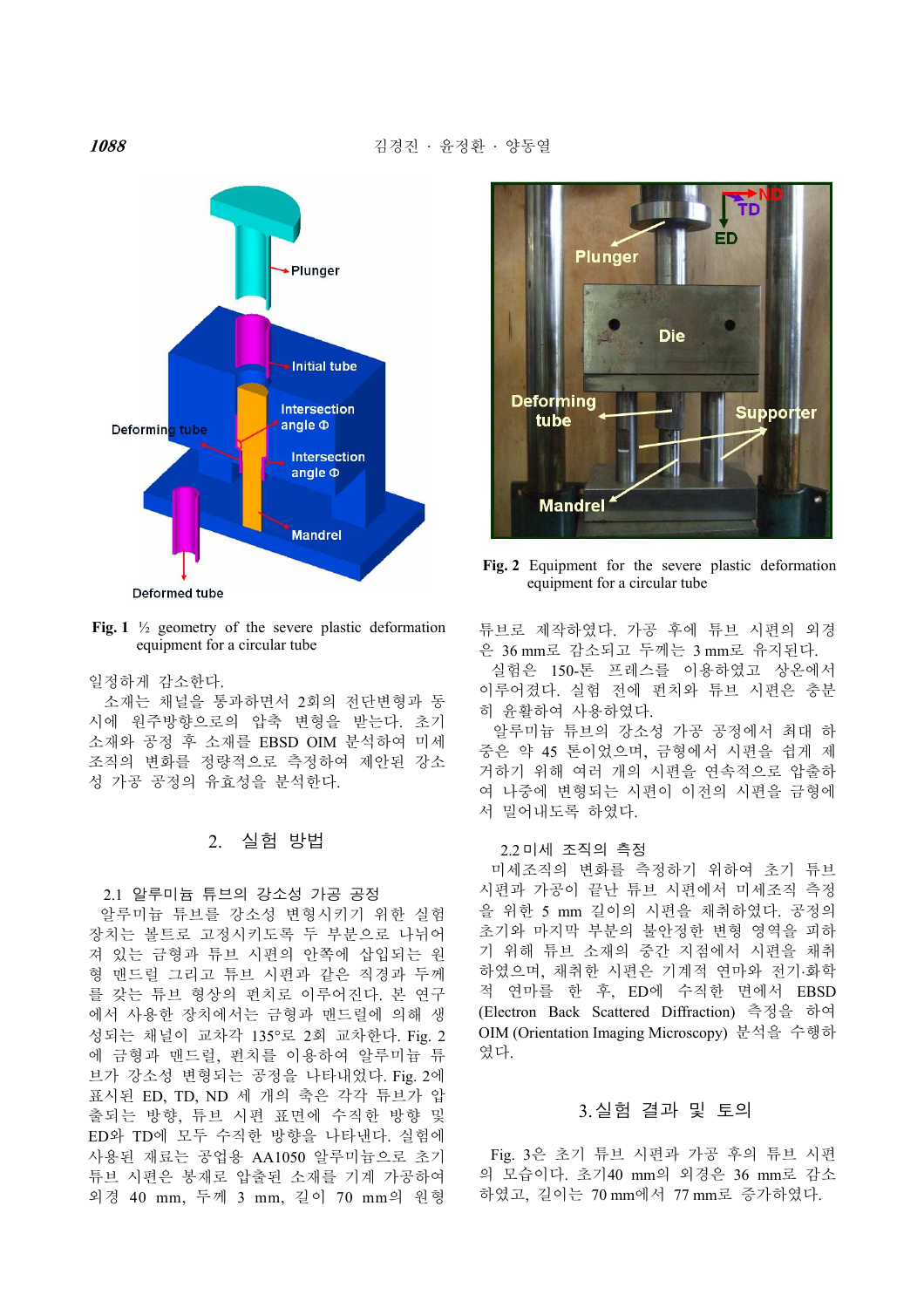

Fig. 3 Initial tube and deformed tube.

미세 조직의 특징을 결정짓는 중요한 인자로서 평균 결정립의 크기, 결정립 크기의 분포 그리고 misorientation angle의 분포 등이 있다. 이러한 요소 들은 재료의 거시적인 기계적 성질을 결정하는데 중요한 역할을 하게 된다. Fig. 4에 EBSD OIM 분 석을 통해 측정한 초기 튜브 시편과 공정 후 튜브 시편의 평균 결정립의 크기와 결정립 크기의 분포 를 나타내었다. 본 연구에서 결정립의 크기는 측 정된 결정립의 크기와 동일한 단면적을 가지는 원 의 직경으로 표현하였다. 초기 튜브 시편의 평균 결정립의 크기 2.46 µm 에서 제안된 강소성 가공 공정 후에 평균 결정립의 크기가 0.93 µm로 감소 하였다. 1 마이크로미터 미만의 결정립의 비율은 0%에서 78%로 증가하였다. 초기 튜브 시편이 압 출된 시편을 이용하여 제작되었기 때문에 초기 시 편이 비교적 작은 크기의 결정립을 가지고 있었다. ECAP을 이용한 결정립 미세화에 대한 이전 연구 (6, 11, 12) 에 따르면 같은 크기의 변형율이 가해질 때 초기 소재의 결정립의 크기가 작을수록 결정립 미세화의 효율이 감소하며, 따라서 수 마이크로 미터 크기로 작아진 결정립을 미세화 하기 위해서 는 작은 변형을 반복해서 가하는 것 보다는 큰 변 형을 한번에 가하는 것이 유리하다. 교차각이 90° 인 ECAP 공정에서 한 번에 가할 수 있는 변형율 의 크기가 최대 1.15 (6) 인 것에 비해 유한 요소 해 석 결과에 따르면 제안된 강소성 가공 공정에서 발생하는 변형율은 약 2로<sup>(13)</sup> 1회의 공정에서 가할 수 있는 변형율의 크기가 60% 이상 증가하여 기 존의 강소성 가공공정에서는 반복적인 공정을 통 해 얻어질 수 있는 결정립 미세화의 효과를 1회의 공정으로 얻을 수 있다.

Fig. 5에 초기 튜브 시편과 공정 후 변형된 시편 의 misorientation angle의 분포를 나타내었다. 일반 적으로 15° 보다 작은 misorientation angle을 가지 는 결정립계(grain boundary)를 저경각입계(low angle boundaries), 15° 보다 큰 misorientatin angle을 가지 는 결정립계를 고경각입계(high angle boundaries)로



Fig. 4 Distribution of grain size of (a) initial tube, (b) deformed tube



Fig. 5 Distribution of misorientation angle of (a) initial tube, (b) deformed tube

정의한다. 초기 튜브 시편의 평균 misorientation angle 은 19.48°, 고경각입계의 비율은 41% 이었다. 제안된 강소성 가공 공정 후에는 평균 misorientation angle이 23.58° 로 증가하였고, 고경각입계의 비율도 52%로 증가하였다.

초기 소재의 misorienation angle의 분포를 살펴보 면 0 ~ 5° 지점에서 최고점을 가지고 그 외의 영역 에서는 변화가 거의 없다. 제안된 강소성 가공 공 정을 거친 시편의 경우에도 0 ~ 5° 사이에 최고점